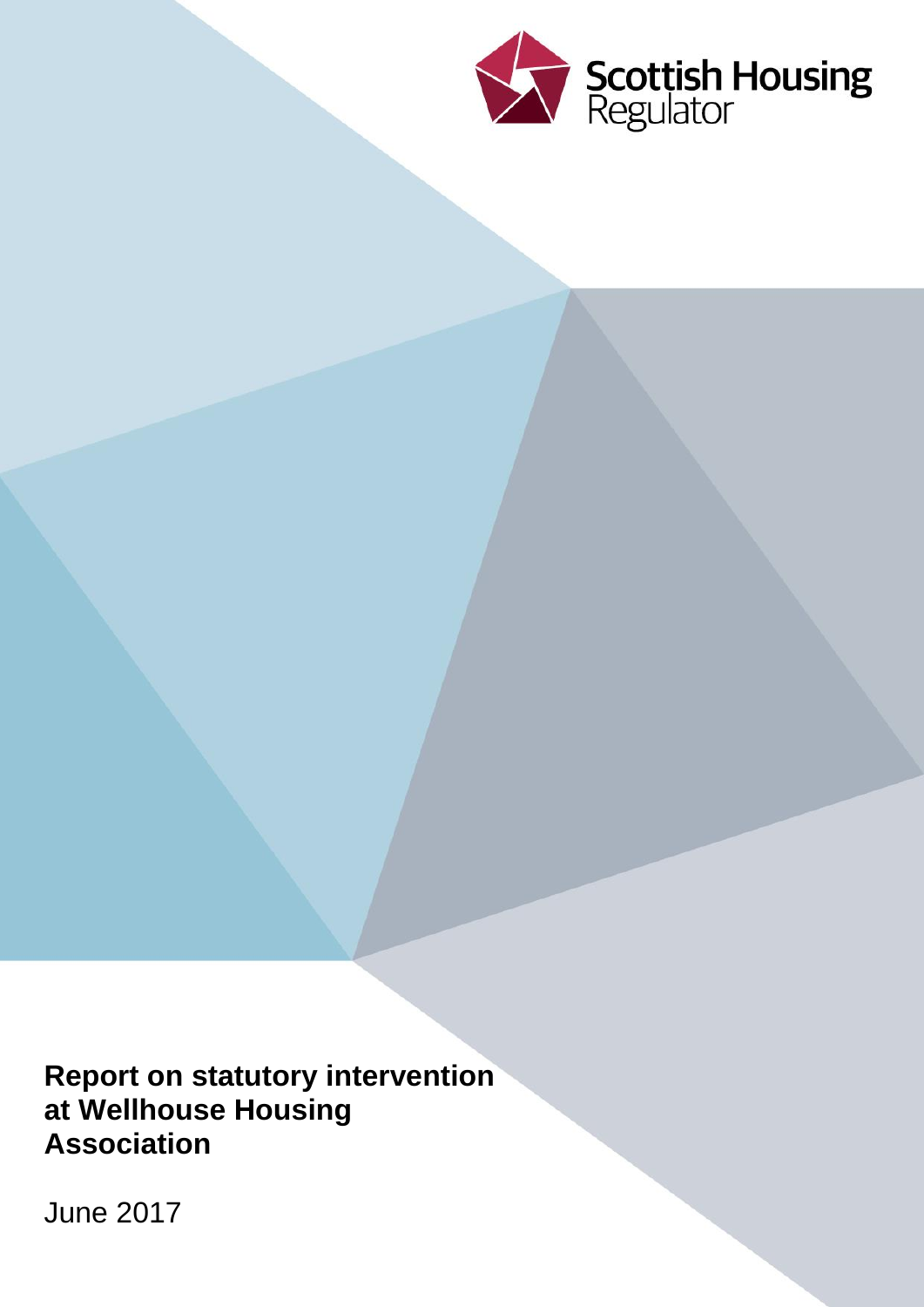# **About us**

We are the independent regulator of social landlords in Scotland.

### We safeguard and promote the interests of:

Around:

### 600,000

Tenants who live in homes provided by social landlords

Around:

### 123,000

Home owners who receive services of social landlords

### Around: 49,000

People and their families who may be homeless and seek help from local authorities

### Over: 400

Gypsy/Travellers who can use official sites provided by social landlords

#### We regulate:



### Our role:

To monitor, assess and report on social landlords' performance of housing activities and RSLs' financial wellbeing and standards of governance. We intervene, where we need to, to protect the interests of tenants and service users.

Our Regulatory Framework explains how we regulate social landlords. It is available on our website.

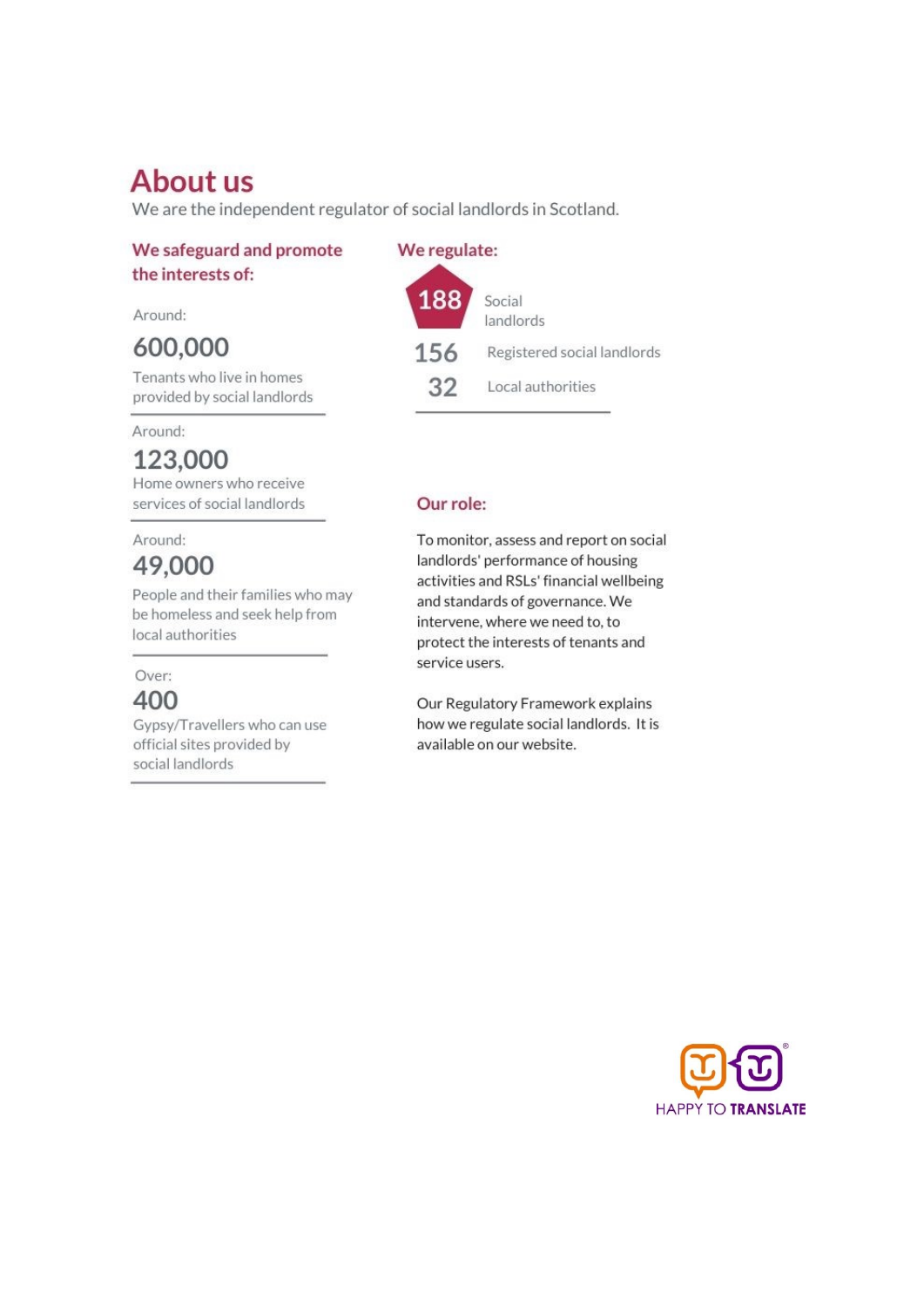### **Executive summary**

This report shows the many and serious failings at Wellhouse which led to our statutory intervention. In December 2014, we appointed a manager to Wellhouse after an independent investigation it commissioned found serious failures in its governance and financial management. Wellhouse did not meet Regulatory Standards and did not know that it did not meet the Standards.

The nature, extent and consequences of the failures were a serious and immediate risk to Wellhouse's tenants, service users and the social housing sector's good reputation.

There was bad practice, bad governance and inappropriate behaviour at Wellhouse. Some of those in leadership in the organisation disregarded the controls that were there to protect the organisation, and so its tenants' interests.

Wellhouse carried out a series of investigations uncovering serious weaknesses in how it was governed and managed including:

- fundamental failings in its internal systems;
- management over-ride of internal controls;
- former office bearers and some senior staff repeatedly acted beyond their authority;
- management committee members did not understand and failed to properly carry out their role, responsibilities and accountabilities;
- out-of-date or ignored governance policies and procedures;
- the management committee making decisions based on inadequate information and without necessary challenge; and
- it failed to identify and manage risks to its purpose and objectives.

The cumulative impact of these systemic weaknesses enabled poor behaviours by key individuals within the organisation and contributed to a culture where these behaviours became widespread and went without challenge.

Wellhouse presented itself as an organisation that performed well. But it submitted inaccurate and misleading regulatory returns and repeatedly failed to tell us about relevant notifiable events which would have led to further scrutiny by us. It misled its tenants about its performance.

Wellhouse became disconnected from its tenants and service users. The interests of its tenants and service users were not always the principal driver of decisions it made. This resulted in a range of poor outcomes for Wellhouse's tenants and service users including financial loss and the risk of further significant financial costs.

Our intervention was necessary to prevent further losses and further risk to the interests of Wellhouse's tenants and service users.

We ended the manager's appointment in November 2016. We were satisfied that Wellhouse had addressed the fundamental weaknesses that led to its failures and our intervention. The management committee, with the invaluable support of co-opted committee members, has created a solid platform for it to build on and keep improving.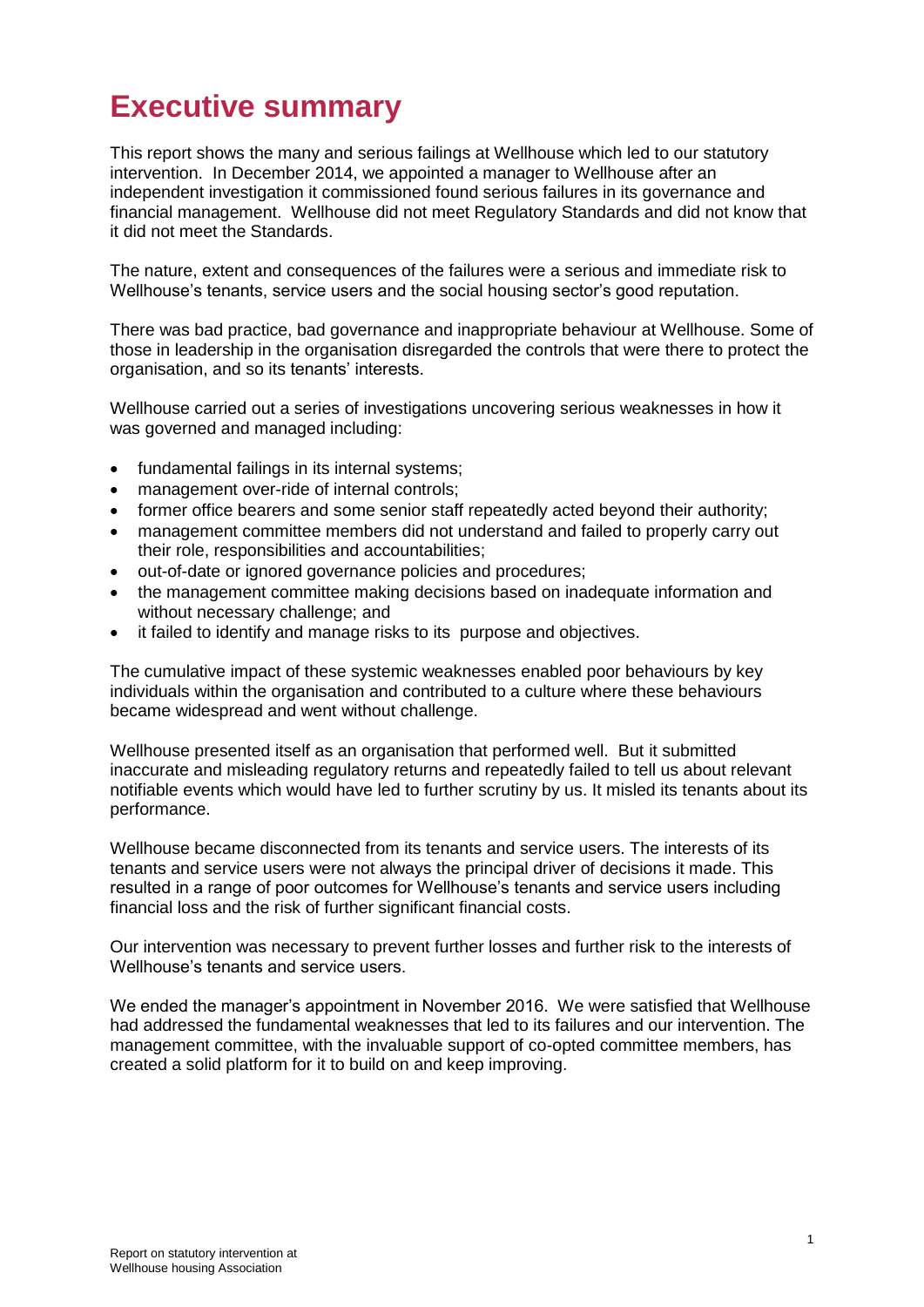### **About this report**

- 1. In December 2014 we appointed a manager to Wellhouse under section 58 of the Housing (Scotland) Act 2010. We regard public communication of our intervention actions to be important in providing assurance about effective and strong regulation.
- 2. This report explains the reasons why we intervened. It summarises the main weaknesses and failures that led to our intervention. We have not reported on the full range or full details of the weaknesses and failings that have been uncovered at Wellhouse.
- 3. The report also describes the impact on Wellhouse's tenants and service users and the action the management committee has taken to set matters right and ensure Wellhouse meets Regulatory Standards. In appendix 1 we identify the key factors in Wellhouse's failures so that other landlords can learn from the issues. The intervention timeline is in appendix 2.

### **About Wellhouse**

- 4. Wellhouse was registered as a social landlord in 1994. It has charitable status. At the time of our intervention, it owned and managed 829 houses and provided factoring services to 51 owners in a small neighbourhood in Easterhouse, Glasgow. It employed 15 people and its turnover for the year ending 31 March 2014 was £2.7 million. Its private investment from lenders was £9 million. Over the years since its registration Wellhouse had received substantial public subsidy to build homes for social rent. It was completing Phase 7 of its development programme and was considering future projects to build new homes.
- 5. Wellhouse's management committee prior to our intervention consisted of nine members; all Wellhouse tenants. Four members had served on the management committee for more than 12 years with one serving for 25 years; three had six years' service and two members had less than two years. Three new members had joined and left the in the year prior to our intervention.
- 6. Wellhouse had four office bearer positions: chair, vice–chair, treasurer and secretary. These were all held by management committee members. The same four individuals had acted in these roles for significant periods during the preceding 10 years. The roles were generally circulated amongst them. Only the chair was a relatively newer office bearer having been appointed in 2013 following a period as treasurer between 2011-12.
- 7. Wellhouse's senior management team consisted of a director, depute director with responsibility for housing, property services, human resources and finance, senior finance officer, and senior policy and performance officer. The director had been in post for 13 years. All of its frontline staff members had worked at Wellhouse for less than three years.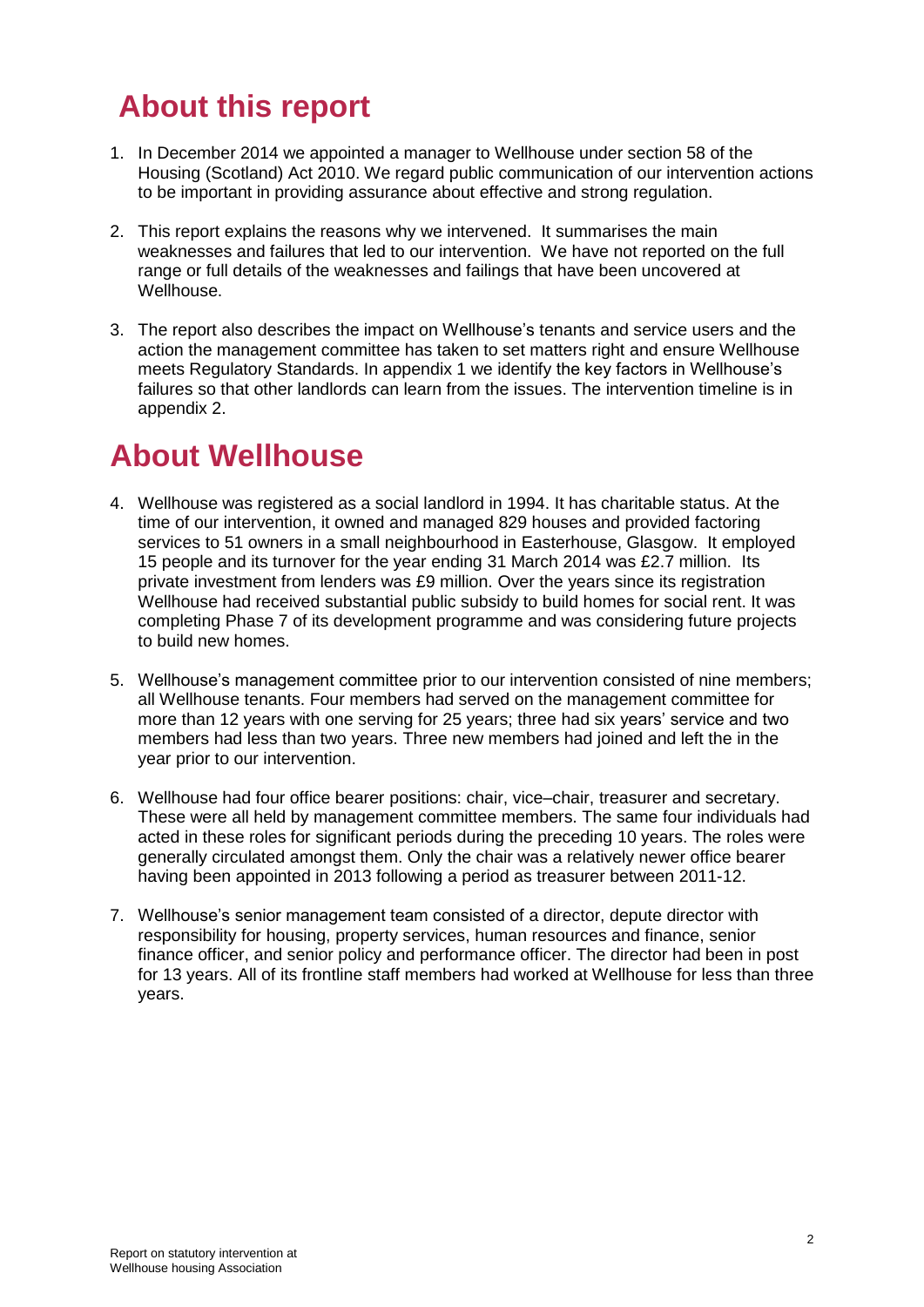### **Our regulatory requirements**

- 8. Prior to our intervention in December 2014, we had low engagement with Wellhouse. This means that information it submitted to us did not highlight risks to tenants' interests requiring our engagement. On that basis, we did not need additional contact with Wellhouse unless other events arose. We required Wellhouse to give us its Annual Returns on the Charter (ARCs), its audited annual accounts, auditor's management letter, loan portfolio information and its five year financial projections. We required it to tell us about notifiable events; these are events which put at risk:
	- tenants' and service users' interests or safety;
	- the RSL's financial health, public investment, or lenders' confidence; or
	- the good governance and reputation of an individual RSL or the RSL sector.
- 9. Our Regulatory Framework contains six [Regulatory Standards of Governance and](https://www.scottishhousingregulator.gov.uk/sites/default/files/publications/SHR%20RF%20Chapter%205_web.pdf) [Financial Management .](https://www.scottishhousingregulator.gov.uk/sites/default/files/publications/SHR%20RF%20Chapter%205_web.pdf) We expect all RSLs to comply with these Standards. These require:



- 10. Each Standard has additional guidance for landlords. We require RSLs to self-assess against the Standards and take any actions needed to make sure they comply. We require RSLs to notify us immediately if there is a failure to comply with the Standards.
- 11. Following our intervention we identified that over a number of years Wellhouse had not reported notifiable events to us, and had not notified us of any of its failures to comply with Regulatory Standards. It had given us inaccurate and misleading information in its ARC return and correspondence with us.

### **Concerns raised about Wellhouse**

12. In March 2014, a third party contacted us and made allegations of improper conduct at Wellhouse. We considered the evidence to support the allegations. We concluded the allegations, if proven, were very serious. We asked Wellhouse's management committee to appoint an appropriately qualified, independent person to investigate the allegations.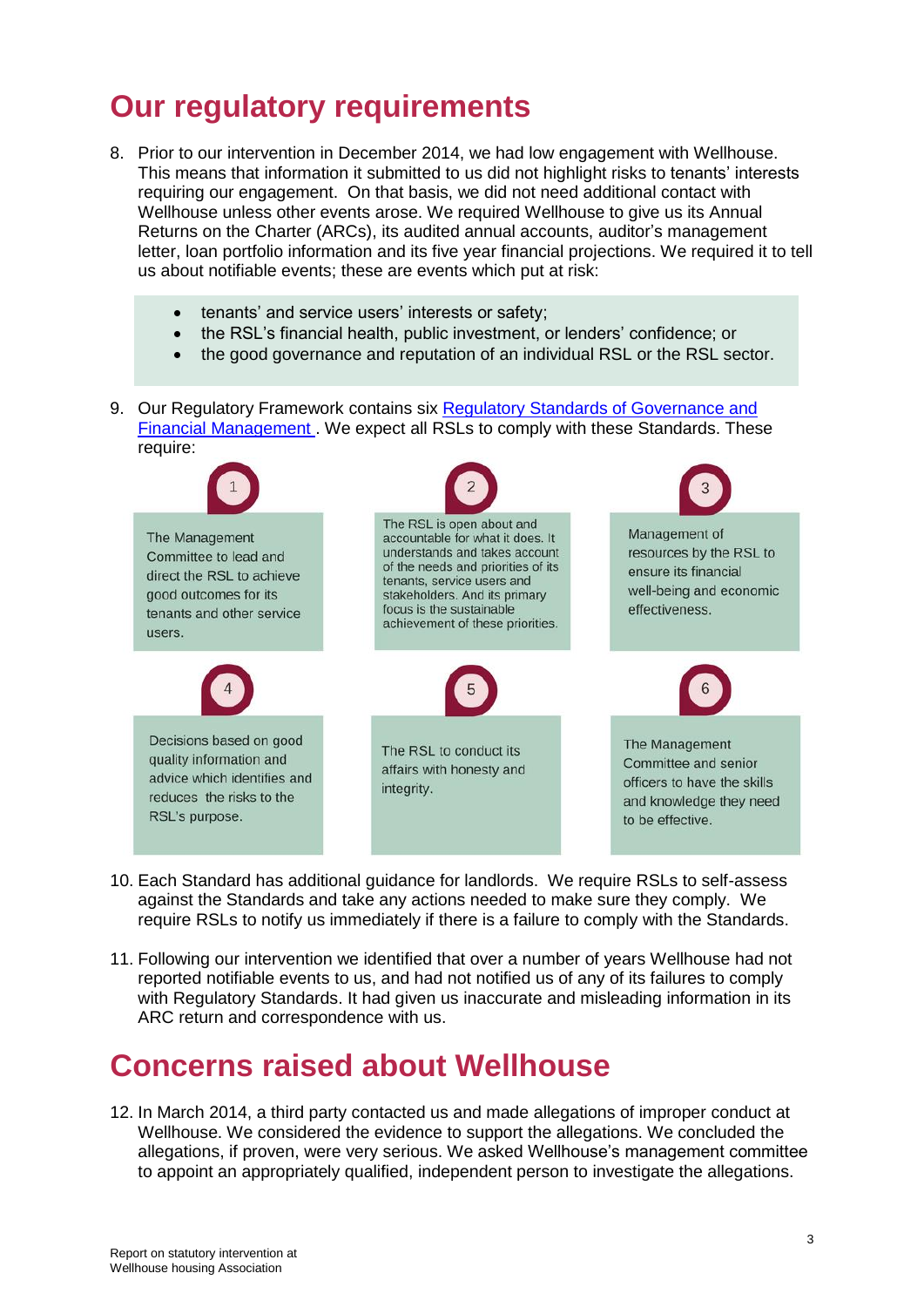The management committee agreed that it needed to do this and set up a working group to manage the independent investigation.

- 13. Wellhouse initiated the independent investigation in July 2014 and this concluded in November 2014. It found:
	- a senior manager repeatedly used Wellhouse's corporate credit card to make personal purchases without agreement from Wellhouse and without making any repayments;
	- Wellhouse did not effectively control use of corporate credit cards held by certain senior staff, failing to authorise or review expenditure and not obtaining or retaining receipts;
	- from April 2009 to June 2014 Wellhouse incurred £24,000 of expenditure on the cards for which certain senior staff could not provide evidence of a legitimate business purpose;
	- Wellhouse paid a senior manager overtime in personal goods on its Amazon Account rather than through payroll. This arrangement had not been documented nor approved by the management committee;
	- Wellhouse poorly managed the purchase of a car costing £19,400 for a senior manager. Office bearers exceeded their authority in approving the purchase contrary to the management committee's decision to lease a car for general office use;
	- a senior manager paid the deposit on the car using Wellhouse's credit card before the office bearers' decision, and Wellhouse did not register as the owner on the purchase records although it showed the car as an asset on its balance sheet;
	- Wellhouse repeated these mistakes when replacing the car in 2014 with one costing £28,925;
	- certain senior staff had work carried out on their private properties using Wellhouse staff and materials;
	- some staff received payments and benefits which were not in their employment contracts in breach of both Wellhouse's policy and legislation in place at the time<sup>1</sup>; and
	- Wellhouse failed to properly submit appropriate tax returns for a range of its payments and benefits to staff.
- 14. The investigation also found serious issues and irregularities in Wellhouse's relationship with an independent local company Connect Community Trust (CCT). Five members of Wellhouse's management committee and a senior manager were also directors of CCT. One management committee member was an employee of CCT. There was no formal relationship between the two organisations. The investigation found:
	- Wellhouse's management committee and a senior manager did not properly declare and manage conflicts of interest when taking decisions about CCT;
	- Wellhouse breached the terms of its loan agreements by giving financial support to CCT without its lender's advance approval, risking re-pricing or immediate repayment of the loan;
	- Wellhouse was not aware of the breach of loan agreement until the investigation highlighted this;
	- Wellhouse extended a £22,000 credit facility to CCT for its monthly payroll without management committee approval; and
	- Wellhouse paid CCT employees cash directly for certain services rather than by invoice from CCT.

 $\overline{a}$ <sup>1</sup> Schedule 7 of the Housing (Scotland) Act 2001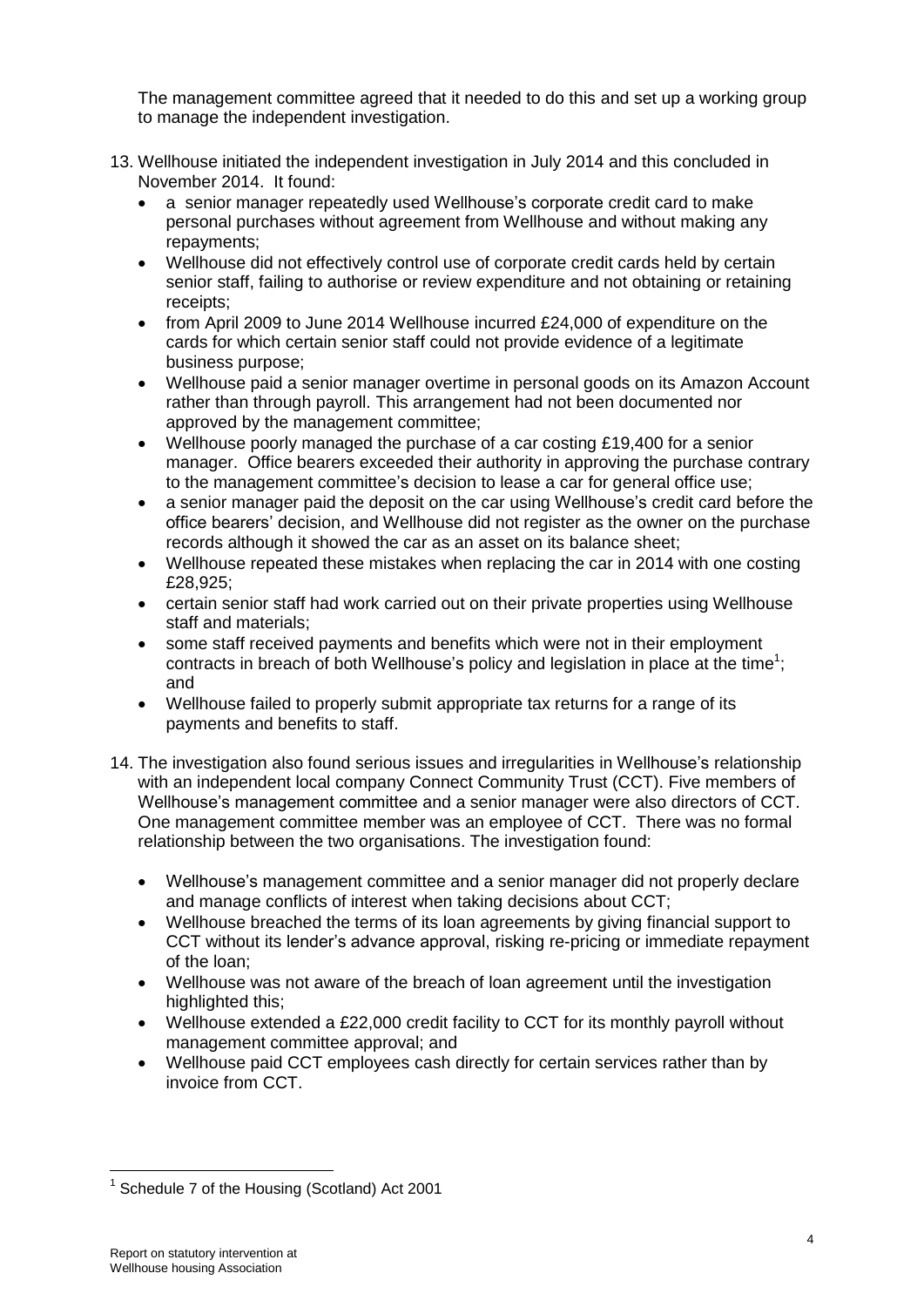### **Why we intervened**

- 15. The investigation report clearly showed that Wellhouse was failing Regulatory Standards. It was facing a number of serious risks arising from:
	- the absence of basic good governance practices;
	- the lack of internal financial controls and clear evidence of management over-ride of internal controls;
	- the absence of checks and balances such as an internal audit function and an audit committee;
	- the potential negative impact on tenants and service users of additional costs arising from the breach of loan agreements and the potential for tax liabilities;
	- the threat to Wellhouse's charitable status because of the benefits and payments it had given to some staff members;
	- the compromised position of some management committee members and some senior managers as a result of the failure to manage conflicts of interest; and
	- Wellhouse's inability to demonstrate it was conducting its affairs with honesty and integrity.
- 16. We concluded that the failings were an immediate and significant risk to the interests of Wellhouse's tenants and service users. They also had the potential to seriously damage Wellhouse's and the wider sector's reputation.

We will not normally need to intervene if we are satisfied that the landlord is able and willing to address our concerns. We need to be confident that the regulated body is taking its problems seriously, is committed to tackling them, and engaging constructively to satisfy us that it is able to deal effectively and speedily with its problems. We will intervene where the organisation's own attempts are unsuccessful or we are not confident that the organisation is able or willing to tackle its problems.  $QC$ 

**Regulatory Framework** 

- 17. Wellhouse's management committee was co-operating with us and it co-opted three new members who brought specialist knowledge and an independent viewpoint to support it. However, we were not assured that Wellhouse either fully understood the nature and extent of its failings or was capable of dealing with the range of serious and complex issues it faced without extra support. We decided it was necessary and proportionate to use our statutory powers to appoint a manager.
- 18. On 27 November 2014, we met with the management committee and explained our decision to appoint a manager.

We appointed the manager to:

- address the serious weaknesses in, and risks to, Wellhouse's governance and financial management position and help the management committee to resolve these issues;
- consider whether Wellhouse's governance and financial management processes and procedures were fit for purpose; and
- assist and support the management committee to ensure that Wellhouse's affairs were managed to an appropriate standard.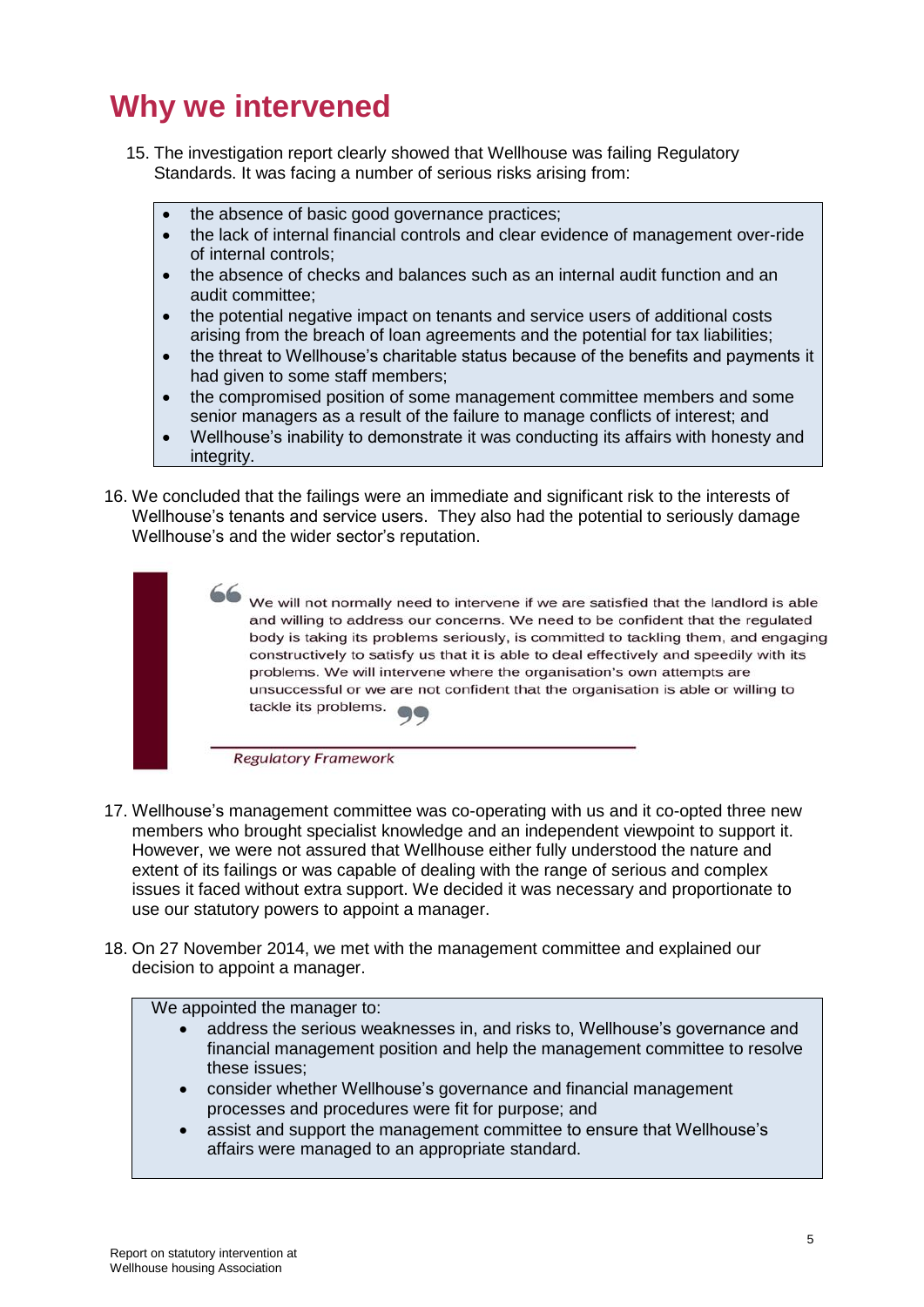The manager's remit was to:

- put in place the necessary policies, internal controls and safeguards to ensure financial transparency and probity; and
- carry out a strategic review and implement any necessary improvements to ensure that Wellhouse meets Regulatory Standards.
- 19. We informed the Office of the Scottish Charity Regulator of our intervention. We published our Regulation Plan on 8 December 2014 setting out the reasons for our intervention and confirming that we had moved Wellhouse from low to high engagement.

### **How far the failures extended**

20. Following the manager's appointment, Wellhouse's management committee carried out further investigations between January and March 2015. These focused on specific areas of weakness highlighted in the original investigation and further concerns that had been independently raised with us by third parties after our intervention. These investigations were necessary to understand how far the failures extended and to identify all of the risks facing Wellhouse.

### **A review of financial controls:**

Wellhouse did not put into practice its written policies and procedures; its business and control framework was not adequate; it had no treasury management strategy; its approach to risk management was inadequate and it had weaknesses in the budget and five year plan processes.

### **A review of procurement:**

This identified that Wellhouse was not adequately following its purchasing and procurement processes; audit trails were insufficient; and it did not have enough oversight or control of the process.

### **A review of the financial relationship with Connect Community Trust (CCT):**

This concluded Wellhouse had paid CCT £850,000 for services without formal service level or grant agreements. It had failed to recover £22,000 of the payroll credit facility it extended to CCT

It had been paying a significant proportion of a member of CCT staff's employment costs. As the member of staff in question was a member of Wellhouse's management committee, the investigation concluded that this breached legislation on payments and benefits and would likely have breached Wellhouse's rules.

### **A review of concerns regarding ethics and culture:**

This found evidence that some senior staff had misused compromise agreements, pay offs and dismissal of staff. Wellhouse mishandled serious staff grievances and did not independently investigate allegations made. It found evidence that some senior staff used a restructure to promote the exit of aggrieved staff members. Some senior management made compensation payments for loss of office to staff without management committee approval and did not report these to the management committee. In some cases the level of compensation was above that permitted by staff terms and conditions of service.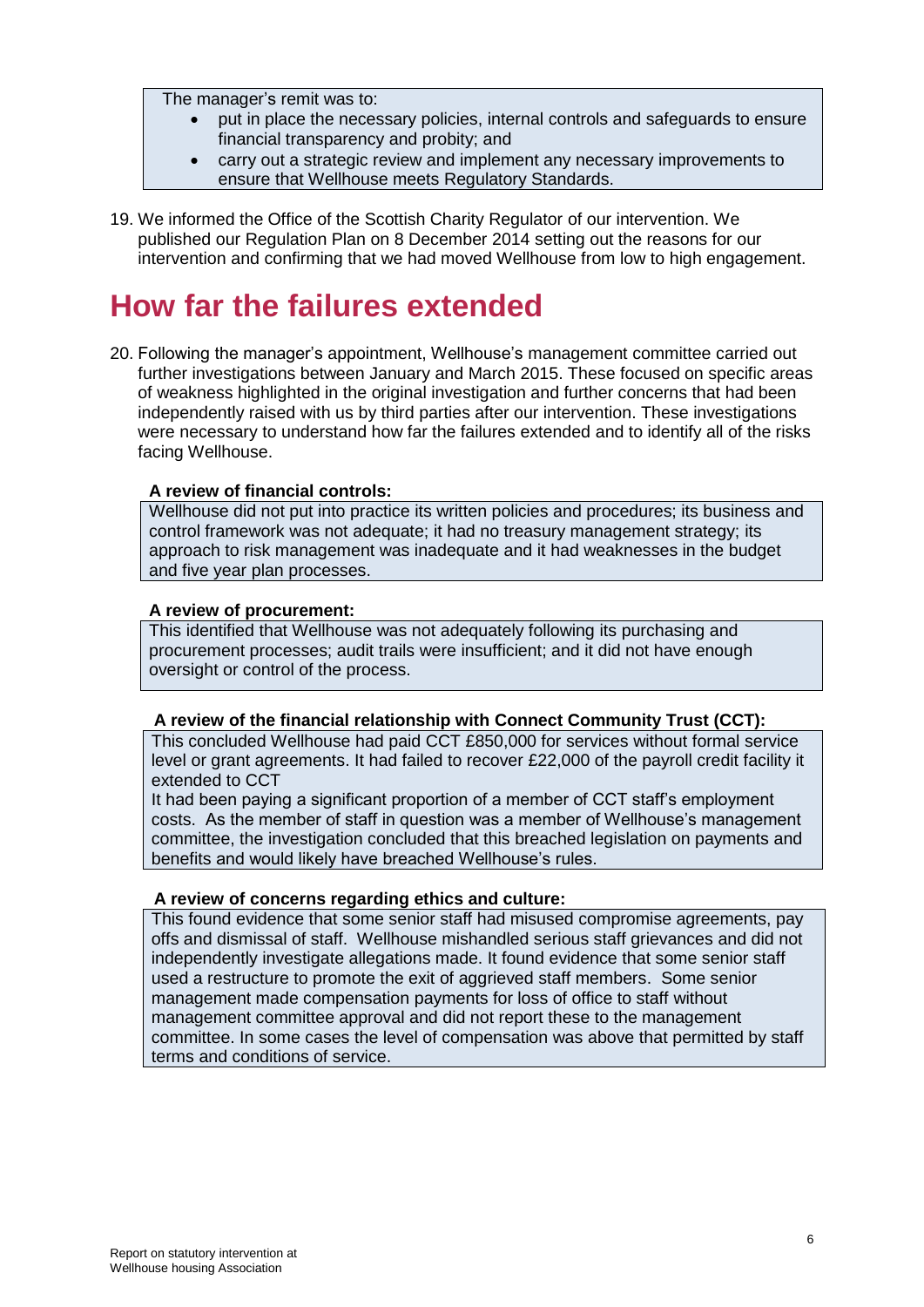21. There were a number of elements to the statutory manager's governance review of Wellhouse's compliance with Regulatory Standards which he completed in May 2015:

This concluded Wellhouse did not comply with Regulatory Standards 4 and 5 and that it was only partially complying with Regulatory Standards 1, 2, 3 and 6 where there were areas of significant weakness. The review recommended major improvements to Wellhouse's governance and financial management in order to meet the Standards.

22. The management committee accepted the findings of the investigations and the review. It considered with its legal advisors reporting certain matters to the police and Her Majesty's Revenue and Customs. It agreed to take forward an extensive improvement plan to address all of the weaknesses and failings.

### **The impact on Wellhouse's tenants and service users**

- 23. Wellhouse's failure to meet Regulatory Standards directly affected its tenants and service users and risked further poor outcomes. We state some, but not all, of these below.
	- Wellhouse charged tenants for reasonable wear and tear repairs which should be covered by rent. It then limited further repairs to the homes of any tenants who owed money for these recharges and suspended them from its housing list. Wellhouse excluded these repairs from its reported figures in the ARC, thereby masking its actual, poorer repairs performance. Wellhouse did not provide some tenants with the repairs they were entitled to under Right to Repair.
	- It did not always allocate its houses in line with the legal requirement to give reasonable preference to those in housing need. Wellhouse operated an allocations quota system that disadvantaged homeless people and gave preference to local residents involved in community groups. It required people applying for a home to provide personal character references as opposed to tenancy references.
	- It risked incurring significant costs which tenants would have ultimately had to pay through rent by:
		- breaching the terms of its loan agreements;
		- risking its charitable status in giving some staff extra non-contractual benefits;
		- failing to properly submit tax returns for these benefits; and
		- its poor treasury management practices.
	- Wellhouse made payments to individuals and contractors providing services with whom it had no contracts. This inappropriate practice risked creating the perception of inappropriate behaviour and selective direct awards. It was not able to demonstrate it had procured value-for-money in its services.
	- Wellhouse used funds drawn from rent paid by tenants to provide staff with payments and benefits to which they were not entitled.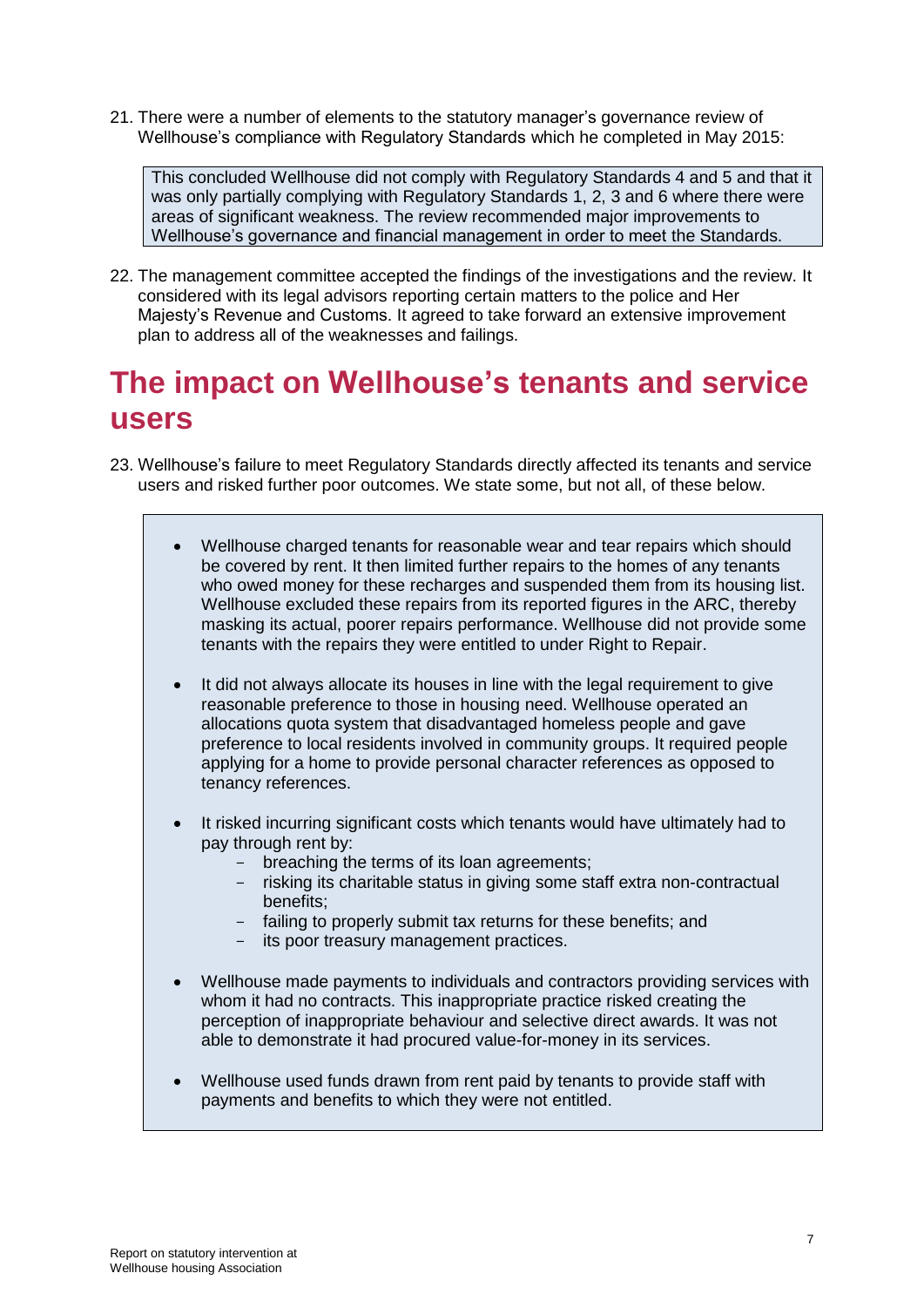### **Improving outcomes for tenants and service users**

- 24. The statutory manager's immediate priority was to support Wellhouse's management committee to act on the investigation recommendations. The other urgent priority was to address the immediate risk to Wellhouse's financial health from default on its loan agreements and potential tax liabilities. The manager worked closely with Wellhouse's lenders and other key stakeholders.
- 25. Wellhouse surveyed its tenants and invited them to open meetings to discuss their priorities and concerns. It formed a customer focus panel.
- 26. With the support of the manager Wellhouse developed an extensive improvement plan, which it hoped to deliver over 18 months. However, it extended this timescale as new issues and priorities emerged. The scale of the improvement work necessary has required extensive commitment from Wellhouse's management committee. During this time it has worked openly and constructively with us. It valued and made use of the support and experience of the manager, co-optees and its interim senior management team. It dealt effectively with complex and challenging disciplinary processes and Code of Conduct investigations.
- 27. Some of the improvements include:
	- A review of the rechargeable repairs and allocations policies. Wellhouse has retendered its repairs contractor services to ensure it can show quality and value for money.
	- It has changed the membership of its management committee to ensure a mix of skills and experience. It recruited new members to fill the skills gaps it identified. It now has eleven committee members.
	- Wellhouse now has a formal relationship with CCT governed by a service level agreement.
	- It has set up an audit and risk sub-committee with an agreed remit and a clear programme of work and meeting timetable. It has tendered and appointed new internal and external auditors.
	- It has worked with its lenders to provide them with assurance about its governance improvement in order to avoid them increasing the interest rate on, or recalling, its £9 million of loans.
- 28. In January 2016 Wellhouse carried out a strategic review and decided that remaining an independent organisation was in its tenants' and service users' best interests.
- 29. By November 2016 the manager's review concluded that Wellhouse was now meeting Regulatory Standards. On this basis we decided to end our statutory intervention and ended the manager's appointment. Wellhouse continues to work through a programme of improvement actions. These included strengthening the management committee, completing its staff restructure, improving risk management and embedding the new leadership and culture. We continue to engage with Wellhouse as it manages these improvements.
- 30. Wellhouse met the costs for the statutory manager's services and expenses. This covered a period from 8 December 2014 to 30 November 2016.

| 8 December 2014 -31 March 2015   | £39,000  |
|----------------------------------|----------|
| 1 April 2015 to 31 March 2016    | £147,000 |
| 1 April 2016 to 30 November 2016 | £36,000  |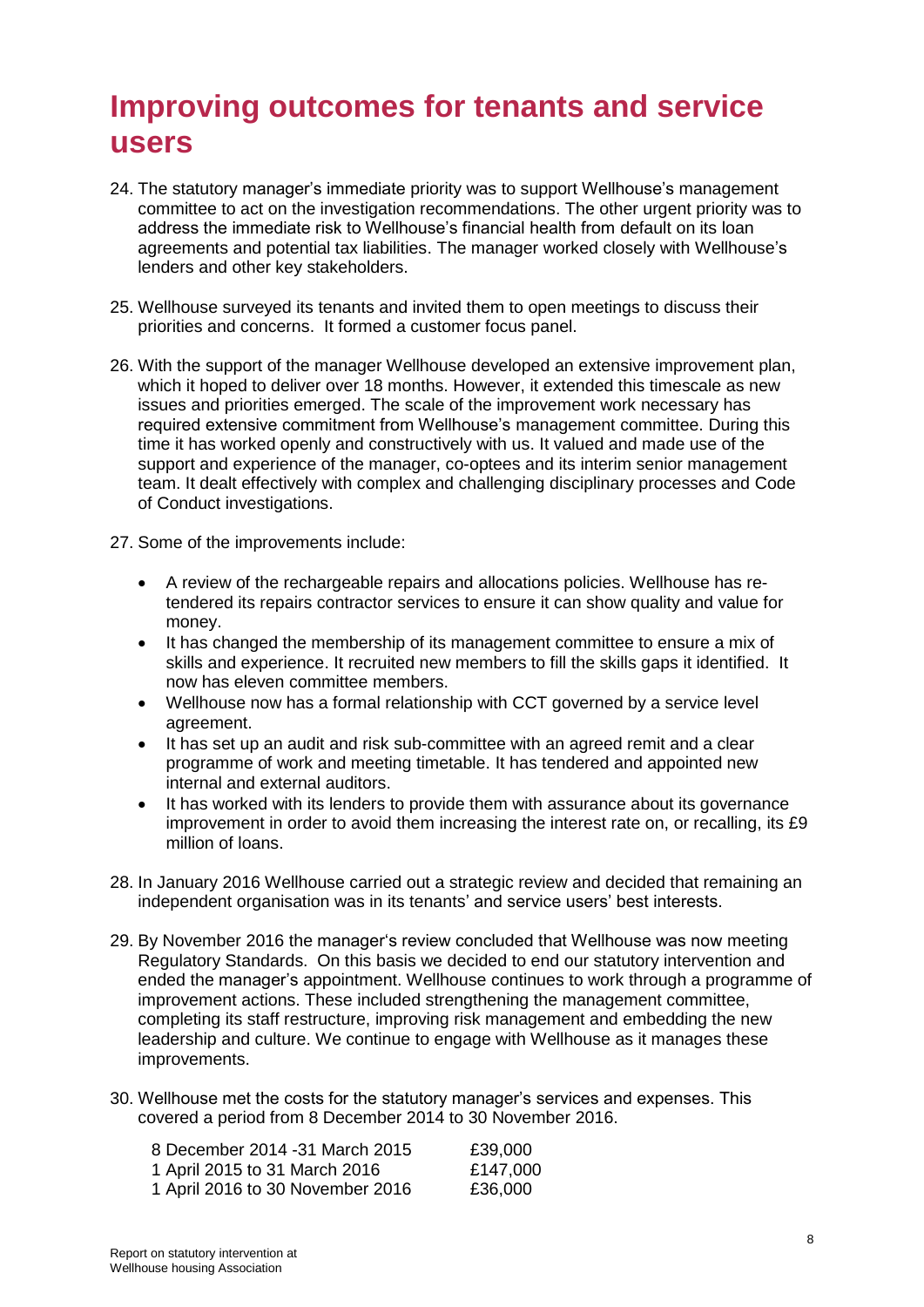# **Appendix 1 Key factors in Wellhouse's failures**

31. These are the key factors contributing to the governance failure at Wellhouse.

### **RSL conducts affairs with honesty and integrity**

- Senior committee members and some senior managers did not always act with probity and in a manner to ensure Wellhouse's good reputation.
- The management committee failed to respond to breaches of its code of conduct, and allowed poor leadership behaviours and non–compliance to persist.
- Wellhouse did not have a whistleblowing policy and deterred staff from raising concerns.
- Some senior staff and office bearers mis-handled grievances; they did not appoint appropriate independent investigators or seek appropriate independent employment advice. Some senior management made compensation payments for loss of office to staff without management committee approval and did not report these to the management committee. The management committee did not assure itself about the reasons for staff exits and redundancies despite there being a high number within a very short period of time.
- Some senior managers used staff restructuring inappropriately to conceal problems from the management committee and to embed the prevailing culture.

### **Management committee member skills and knowledge**

- Wellhouse did not have a comprehensive management committee recruitment and appointment policy, and no separate succession planning policy or process.
- It did not provide new members with effective induction or training.
- It had no management committee appraisal policy or process, and did not know if training met members' learning and development needs.
- Office bearers promoted a perception that they were skilled and knowledgeable, and this deterred questions and challenge by other committee members

### **Governance policies and arrangements**

- The majority of management committee members did not fully understand their role and responsibilities.
- Some were not aware of the purpose, content or existence of governance policies and internal controls. The management committee did not regularly review these to ensure they were meeting their responsibilities and regulatory requirements.

### **Delegated authority in making decisions**

- Office bearers and senior staff repeatedly acted beyond their remit and authority. They failed to respect previous decisions of the wider committee. They approved actions that were not in accordance with Wellhouse's policies and procedures.
- The office bearers and senior staff did not always tell the management committee of the decisions and financial commitments they made and the management committee did not challenge these actions when it became aware of them.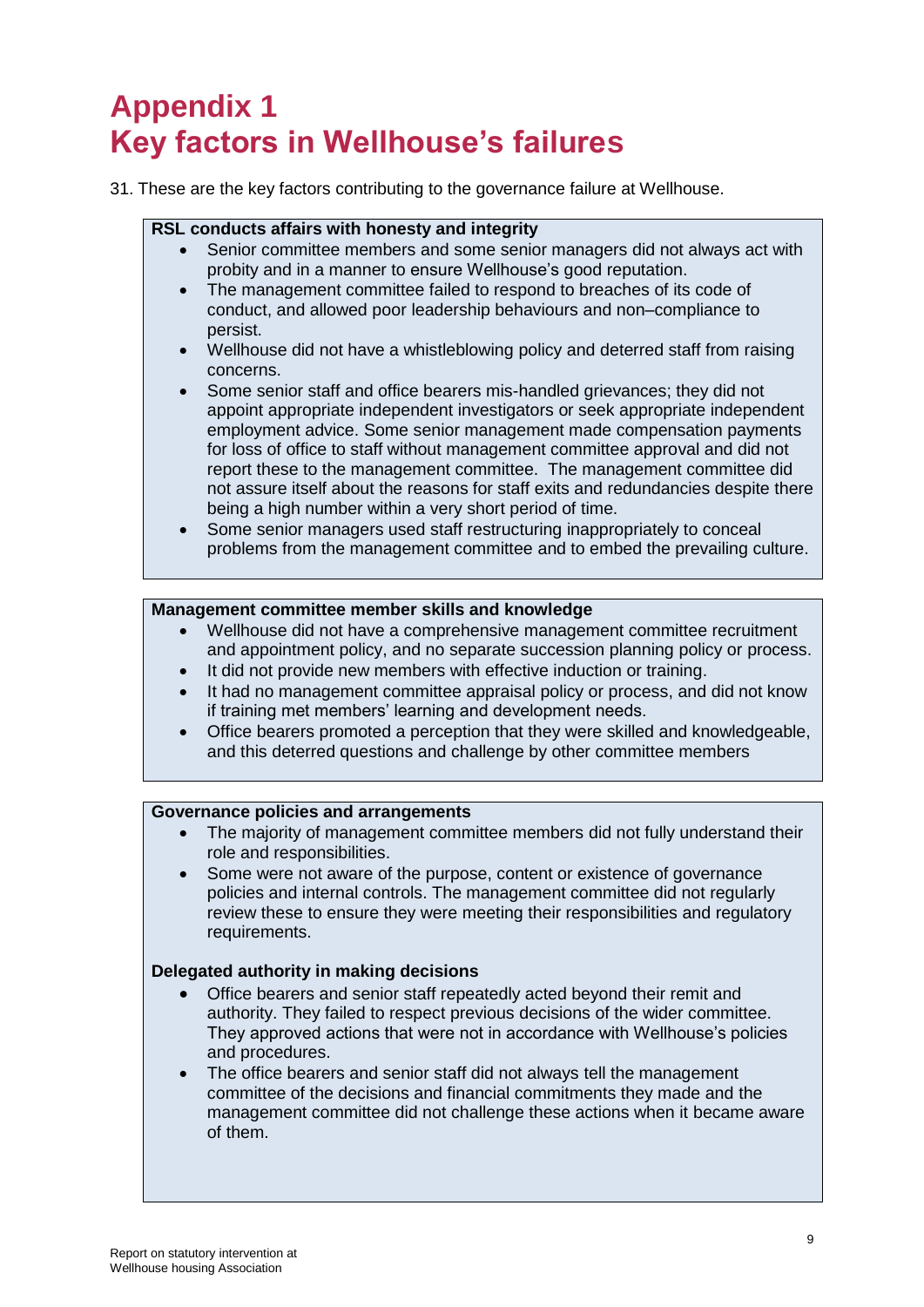#### **Personal interests**

- Management committee members and senior staff did not always declare personal interests. When they did, they did not manage these appropriately.
- Senior staff sought approval for certain actions from a preferred group of office bearers rather than the full management committee as required by the financial regulations.

#### **Quality of information and challenge**

- The management committee did not carry out its scrutiny and challenge role effectively. It did not assure itself about regulatory, constitutional and legal compliance of the recommendations from the senior team.
- Senior management reports to the management committee did not always have the right information and enough analysis to help effective decision-making. They did not always make clear recommendations. Senior staff established an accepted process of providing frequent verbal rather than written reports on important decisions.
- It did not keep good records of its decisions and actions.

#### **Performance management**

- Wellhouse was poor at managing performance; its business plan objectives did not clearly feed into operational objectives or performance reporting.
- The management committee did not manage and appraise the director.
- The management committee did not have good oversight on financial management.

#### **Risk management**

 Wellhouse did not apply its risk management policy. The management committee did not carry out regular oversight of its risk management processes, and did not assure itself about risk implications when making decisions, nor was it directed to these considerations by senior staff.

#### **Internal controls**

- Management over-rode internal financial controls.
- Wellhouse did not apply its internal financial control policies and procedures.
- It did not apply or monitor its treasury management policy.
- A member of the senior staff team was not financially qualified and the management committee did not seek appropriate expert financial advice when necessary.
- It did not effectively set and monitor budgets, and senior staff did not report detail of management account variances to the management committee.
- The management committee did not monitor cashflows or seek assurance about the financial implications for its decisions.

#### **Audit**

- Wellhouse had not re-tendered its external audit service since 1994.
- It did not act quickly on its auditor's recommendations. One of these recommendations was to implement a system of internal audit.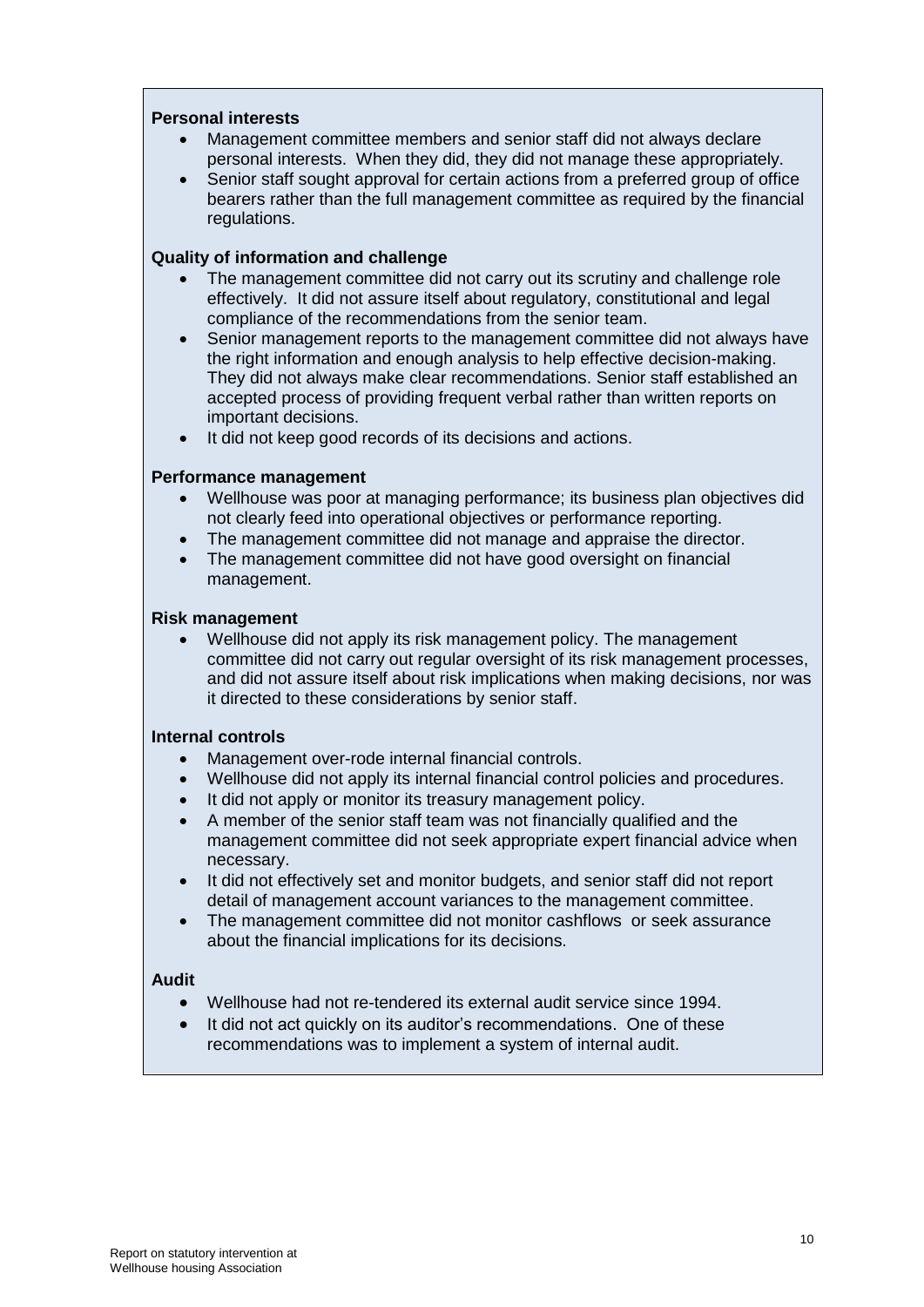### **Appendix 2 Timeline**

- March 2014 We received information from a third party alleging improper conduct at Wellhouse.
- May 2014 After considering the supporting evidence we decided the allegations had to be investigated to confirm the facts.
- June 2014 We met with the chair and another management committee member to tell them the allegations and seek assurance that they would be independently investigated. We suggested the management committee obtained independent legal advice. The management committee did so and then set up a working group to manage the independent investigation. This was delayed as it had difficulty finding non-conflicted management committee members for the working group.
- July 2014 With independent legal advice the working group carried out a procurement exercise to appoint an independent investigator. It confirmed to us the management committee was taking this matter seriously and wanted the investigation to be thorough and completed quickly.

#### November 2014 We received the investigation report from the working group.

The management committee accepted the factual accuracy of the report and that the findings were serious. It decided to:

- set up a governance working group to develop an improvement plan;
- asked us to identify three co-optees to provide it with additional support: and
- delegated authority to a panel to take forward any necessary disciplinary action under guidance from an employment lawyer.

It elected replacements for office bearers following the chair and treasurer's resignation from the roles and the vice-chair's resignation from the management committee.

We met with the governance working group to discuss Wellhouse's response to the investigation. We required assurance there were effective leadership and management arrangements in place to address the immediate concerns in an effective way. We arranged to meet with the management committee on 27 November 2014.

Wellhouse's legal advice confirmed that it had almost certainly breached its financial covenants and there were events of default which it should report to its lender.

We concluded that the governance and financial management issues were so serious we needed to appoint a manager to protect tenants' and service users' interests.

We informed the management committee we were using our powers to appoint a manager. The management committee accepted this. We committed to review the appointment after 6 months.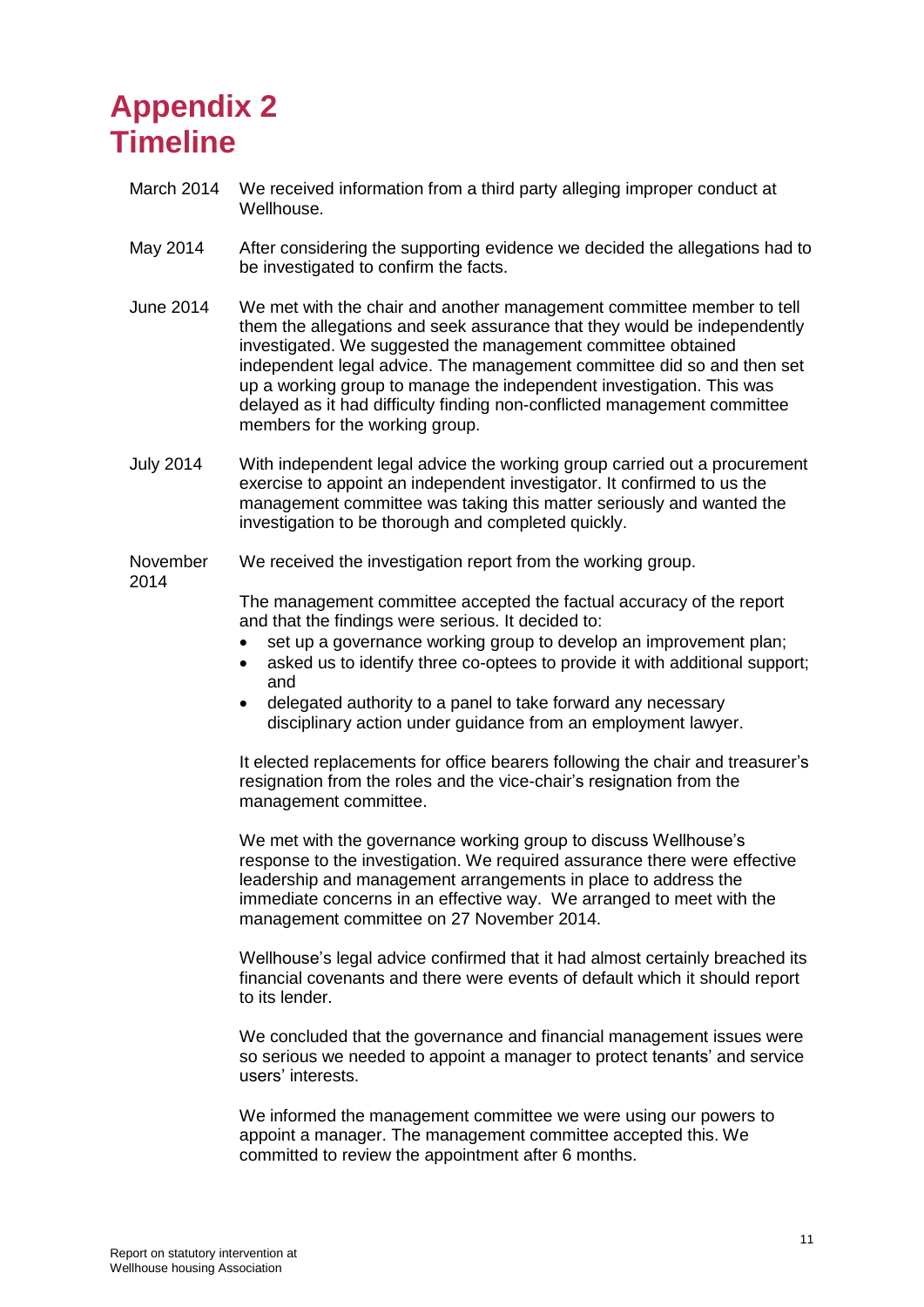|                   | To provide additional support three people proposed by us joined the<br>management committee. One filled the casual vacancy created by the vice-<br>chair's departure.                                                                                                                                                                                                                           |
|-------------------|--------------------------------------------------------------------------------------------------------------------------------------------------------------------------------------------------------------------------------------------------------------------------------------------------------------------------------------------------------------------------------------------------|
| December<br>2014  | We published a regulation plan setting out the reasons for the statutory<br>appointment and moved Wellhouse from low to high engagement.<br>Wellhouse notified the events of default to its lenders.                                                                                                                                                                                             |
| January<br>2015   | Wellhouse suspended certain senior staff and put temporary finance<br>agency cover in place. It commissioned three further independent<br>investigations.                                                                                                                                                                                                                                        |
| February<br>2015  | The management committee commissioned an independent investigation<br>into the effectiveness of its internal financial controls.                                                                                                                                                                                                                                                                 |
|                   | Both lenders issued reservation of rights letters.                                                                                                                                                                                                                                                                                                                                               |
| <b>March 2015</b> | The independent investigations reported their findings. A senior manager<br>left Wellhouse and a member of the senior team left the role.                                                                                                                                                                                                                                                        |
| <b>April 2015</b> | Wellhouse appointed an interim director and an interim operations<br>manager. It told us that it had reported incorrect performance data to us.                                                                                                                                                                                                                                                  |
| May 2015          | The statutory manager's review concluded that Wellhouse was failing to<br>meet almost all Regulatory Standards. The management committee<br>accepted the findings and agreed a substantial improvement plan to<br>address the governance and financial management issues. It<br>commissioned an investigation into potential code of conduct breaches.                                           |
|                   | Wellhouse suspended a senior member of staff                                                                                                                                                                                                                                                                                                                                                     |
|                   | We concluded there was still a high level of risk to tenants' interests and we<br>continued the manager's appointment with a review at the end of<br>September 2015.                                                                                                                                                                                                                             |
| June 2015         | The management committee told us the actions it was taking regarding a<br>serious complaint it had received involving two management committee<br>members.                                                                                                                                                                                                                                       |
| <b>July 2015</b>  | A number of management committee members were implicated in poor<br>behaviours. We initiated processes for removing the management<br>committee members but they resigned before the process concluded.                                                                                                                                                                                          |
| September<br>2015 | Wellhouse identified it had breached legislation controlling benefits in<br>allocating two of its homes, a payment to a connected business and staff<br>benefits of paid additional leave over a number of years.                                                                                                                                                                                |
|                   | We reviewed the manager's appointment. We concluded while some<br>improvements had been delivered and there were plans to complete the<br>remainder by early 2016 there still remained significant weaknesses in<br>Wellhouse's governance and financial management which were a risk to<br>tenants' interests. We continued the manager's appointment with a further<br>review in January 2016. |
|                   |                                                                                                                                                                                                                                                                                                                                                                                                  |

A senior member of staff left.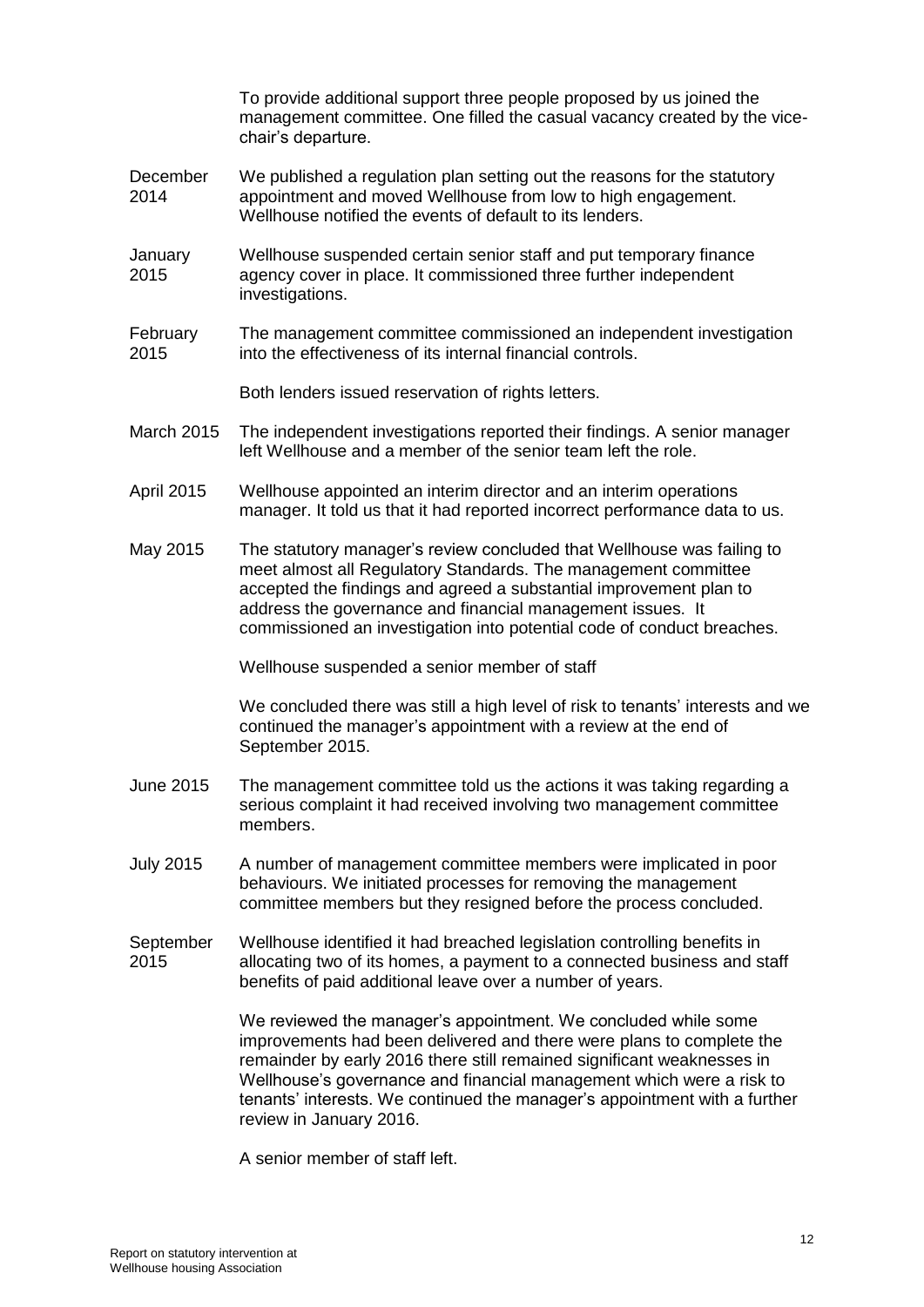**January** 2016 Following a strategic review the management committee decided Wellhouse will remain independent.

> We reviewed the manager's appointment concluding there were improvements to be completed in areas of significant weakness in Wellhouse's governance and financial management which were a risk to tenants' interests and to the reputation of registered social landlords. We continued the appointment with a review in May 2016.

- February 2016 Wellhouse identified three new members to join the management committee through a recruitment exercise.
- May 2016 Wellhouse recruited a new director and started to create a new staff and senior management structure.

We reviewed the manager's appointment and concluded Wellhouse had still to complete and embed improvements in areas of significant weakness in its governance and financial management. This included important actions on developing a new leadership team. We continued the appointment with a review in November 2016.

- September 2016 Wellhouse recruited a new senior management team.
- November 2016 We reviewed the manager's appointment. We concluded the manager's remit had been fulfilled and the serious and immediate risks to tenants' interests had been addressed. We ended our statutory intervention.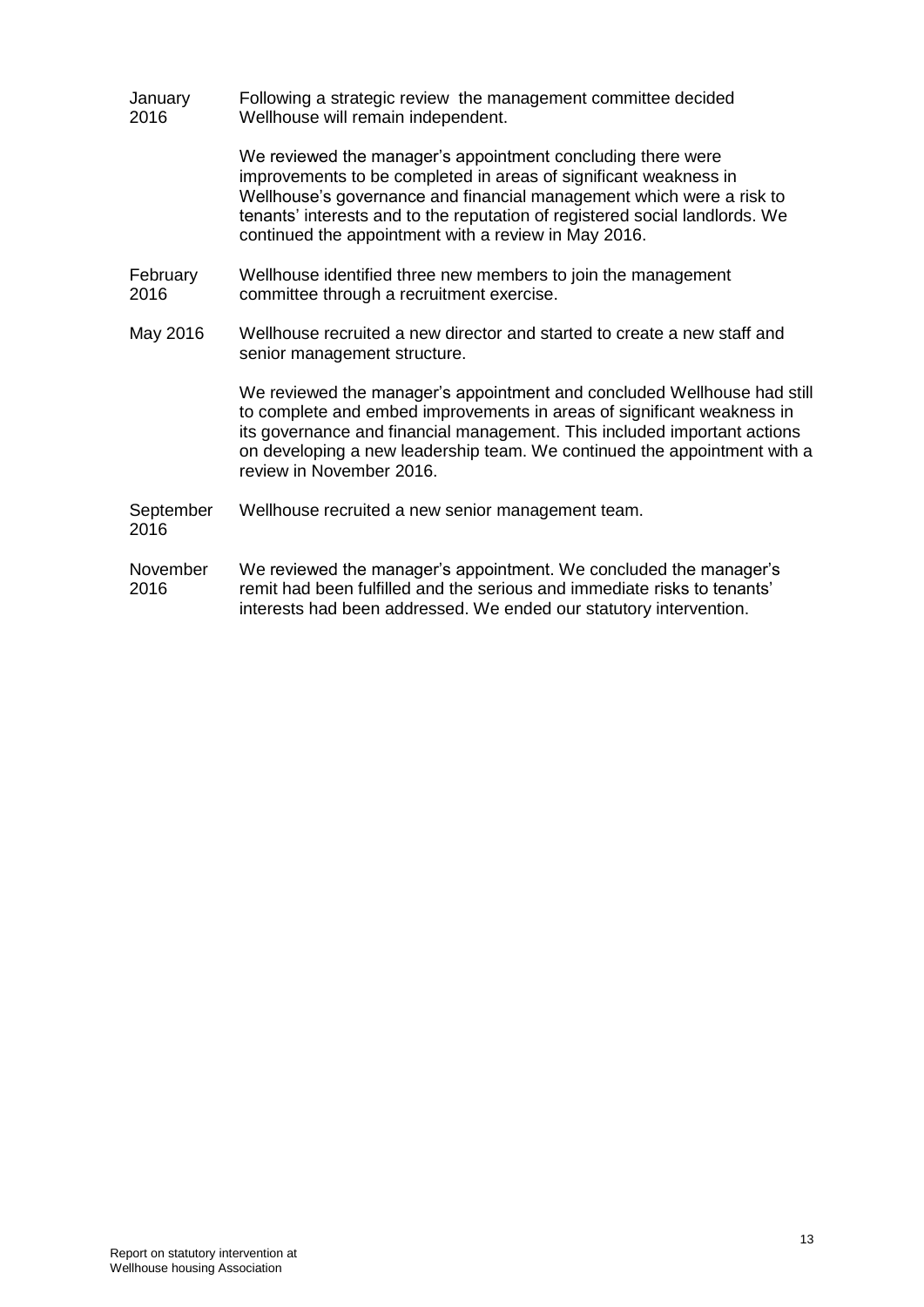### NOTICE OF THE INVESTIGATING FIRM

- 1. CGPM Consulting LLP, CGPM, has, on certain conditions, allowed The Scottish Housing Regulator (the Principal) to have access to, cite and quote from their Investigation Report on the investigation into Allegations notified or identified to Wellhouse Housing Association, the Association, during 2014 and 2015.
- 2. CGPM does not accept or assume responsibility to anyone other than the Association and the Directors of the Association as a body, for its work, for its Investigation Report or for the opinions it has formed. To the fullest extent permitted by law, CGPM does not accept or assume responsibility to anyone as a result of the access given to its Report or for any information or explanation given to the Principal in relation to the Investigation Report or in connection with the Review by the Principal of the Investigation Report.
- 3. The Investigation Report was not created for, and should not be treated as suitable for, any purpose other than the reporting whether or not there was *prima facie*  evidence supporting the Allegations. The investigation was undertaken to permit a group of Directors, given appropriate delegated authority, to determine whether to refer the matter for disciplinary action to be taken under the Association's policies.